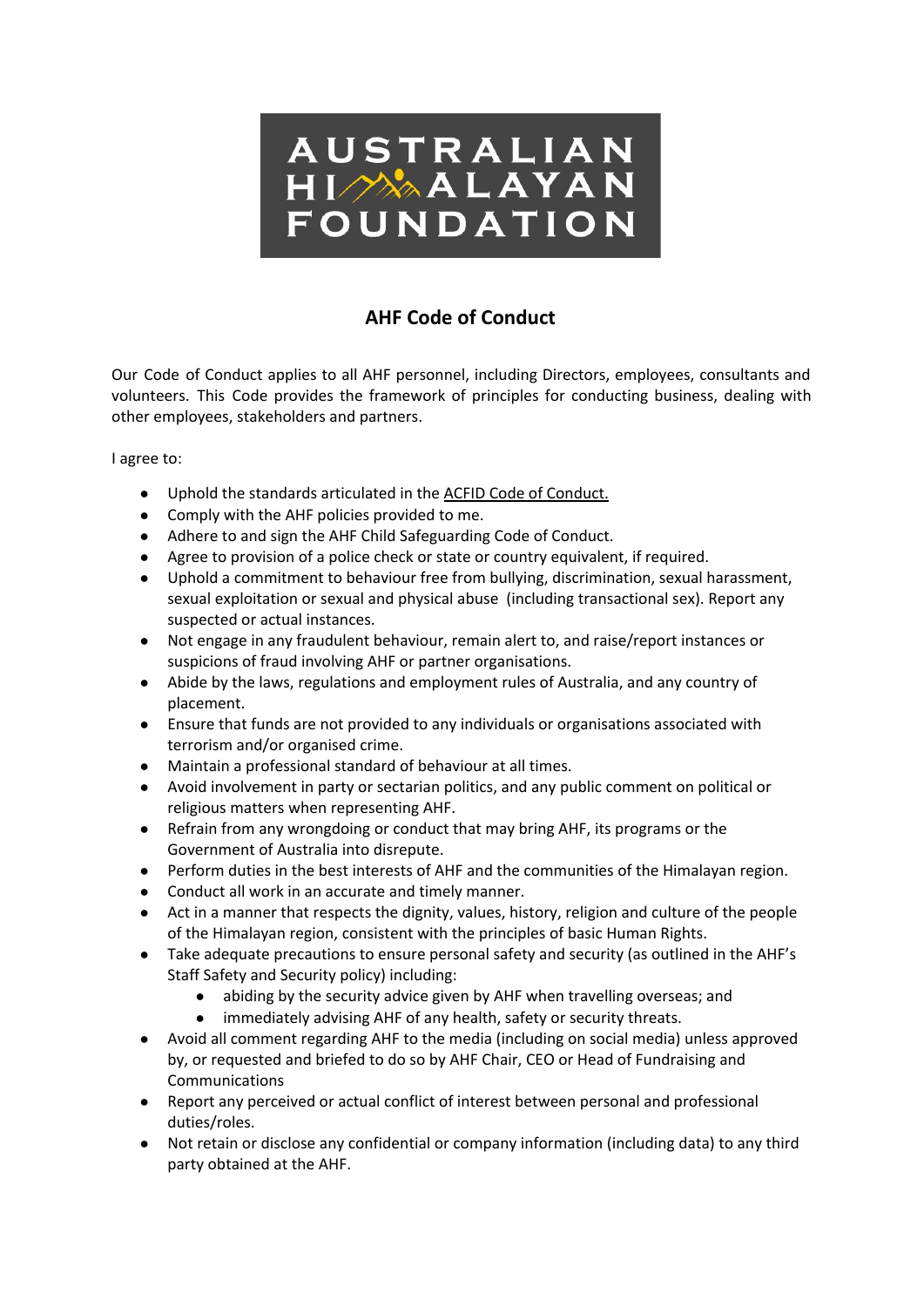To agree to the above-mentioned clauses please sign and return this document to AHF. Failure to comply with this Code will be treated seriously and may be grounds for disciplinary action. For any queries or questions please speak with your supervisor or contact the AHF Office on 02 9438-1822.

*Thank you for your commitment to maintaining a safe working environment at AHF and representing our organisation.*

Signature: \_\_\_\_\_\_\_\_\_\_\_\_\_\_\_\_\_\_\_ Date \_\_\_\_\_\_\_\_\_\_\_\_

Position: